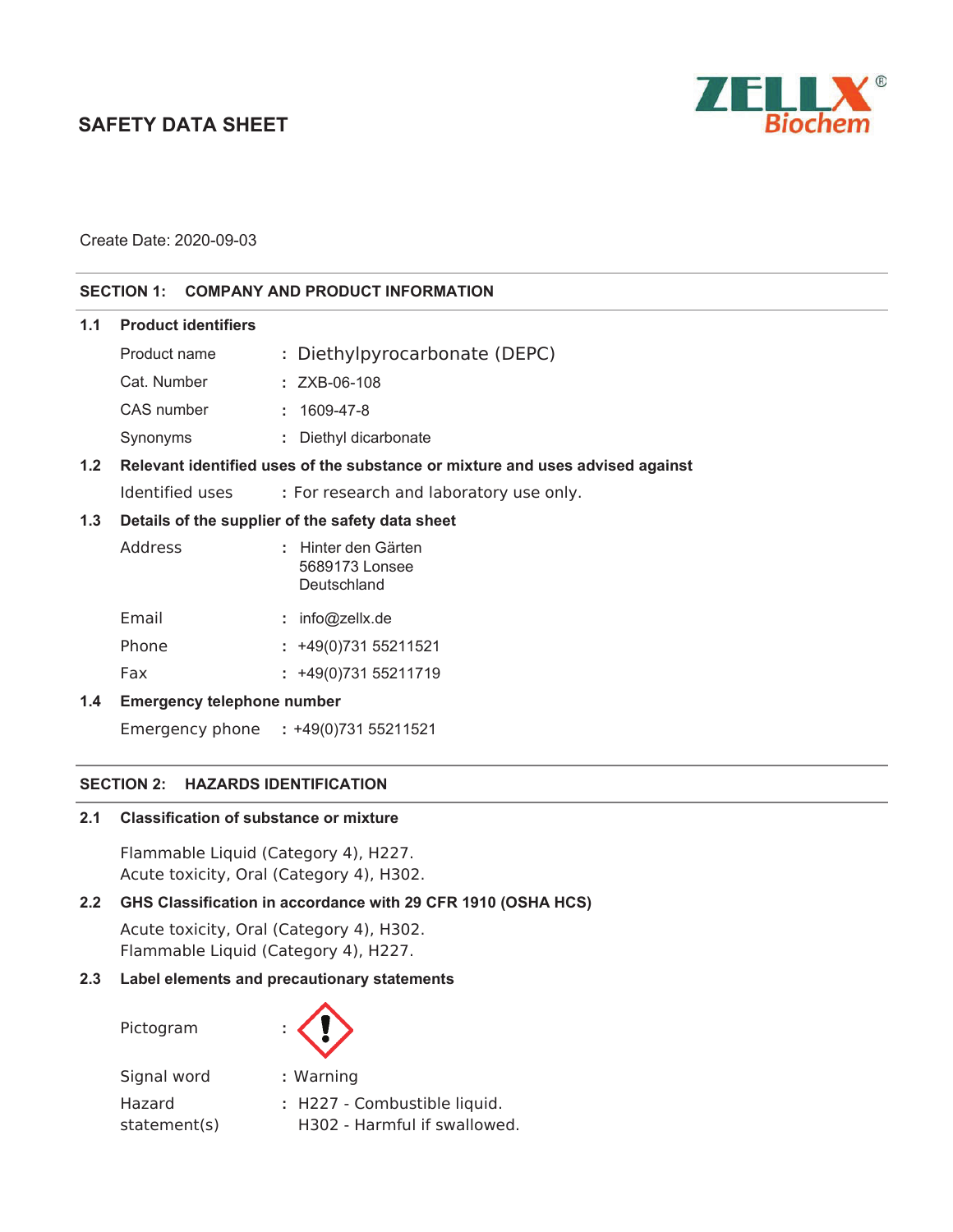Precautionary statement(s) **:** P210 - Keep away from heat/sparks/open flames/hot surfaces – No smoking. P264 - Wash skin thoroughly after handling. P270 - Do not eat, drink or smoke when using this product. P301+312 - IF SWALLOWED: Call a POISON CENTER or doctor/physician if you feel unwell. P330 - Rinse mouth. P370+378 - In case of fire: Use for extinction. P235+410 - Keep cool. Protect from sunlight P501 - Dispose of contents/container to an approved waste disposal plant.

# **2.4 Hazards not otherwise classified (HNOC) or not covered by GHS**

No unclassified hazards known.

### **2.5 NFPA Rating**

**2.6 HMIS Rating** 

| Health hazard        | : 2 |  |  |
|----------------------|-----|--|--|
| Fire hazard          | : 2 |  |  |
| Reactivity hazard    | : ი |  |  |
| <b>HMIS Rating</b>   |     |  |  |
| Health hazard<br>: 2 |     |  |  |
| Chronic health       |     |  |  |

| hazard          |     |
|-----------------|-----|
| Flammability    | : 2 |
| Physical hazard | ּ ∩ |

#### **SECTION 3: COMPOSITION/INFORMATION ON INGREDIENTS**

#### **3.1 Substances**

| Substance                                                                   | CAS#      | EC# | Concentration |
|-----------------------------------------------------------------------------|-----------|-----|---------------|
| Diethylpyrocarbon<br>ate (DEPC)<br>$M.F: C_6H_{10}O_5$<br>M.W: 162.14 g/mol | 1609-47-8 |     | $>= 99%$      |

#### **3.2 Hazardous components & classification**

Acute Tox. 4; Flammable Liquid. 4; H302, H227.

### **SECTION 4: FIRST AID MEASURES**

#### **4.1 Description of first aid measures**

#### **General advice**

Consult a physician if symptoms are severe or persistent. Provide this data sheet to medical personnel. If product is spilled or leaked, evacuate area.

### **In case of inhalation**

If inhaled, move person to fresh air and monitor breathing. If not breathing, give artificial ventilation. Consult a physician if symptoms are severe or persistent*.* 

# **In case of skin contact**

Immediately wash with excess soap and water. If spilled on clothing, remove all affected clothing. Consult a physician if symptoms are severe or persistent.

#### **In case of eye contact**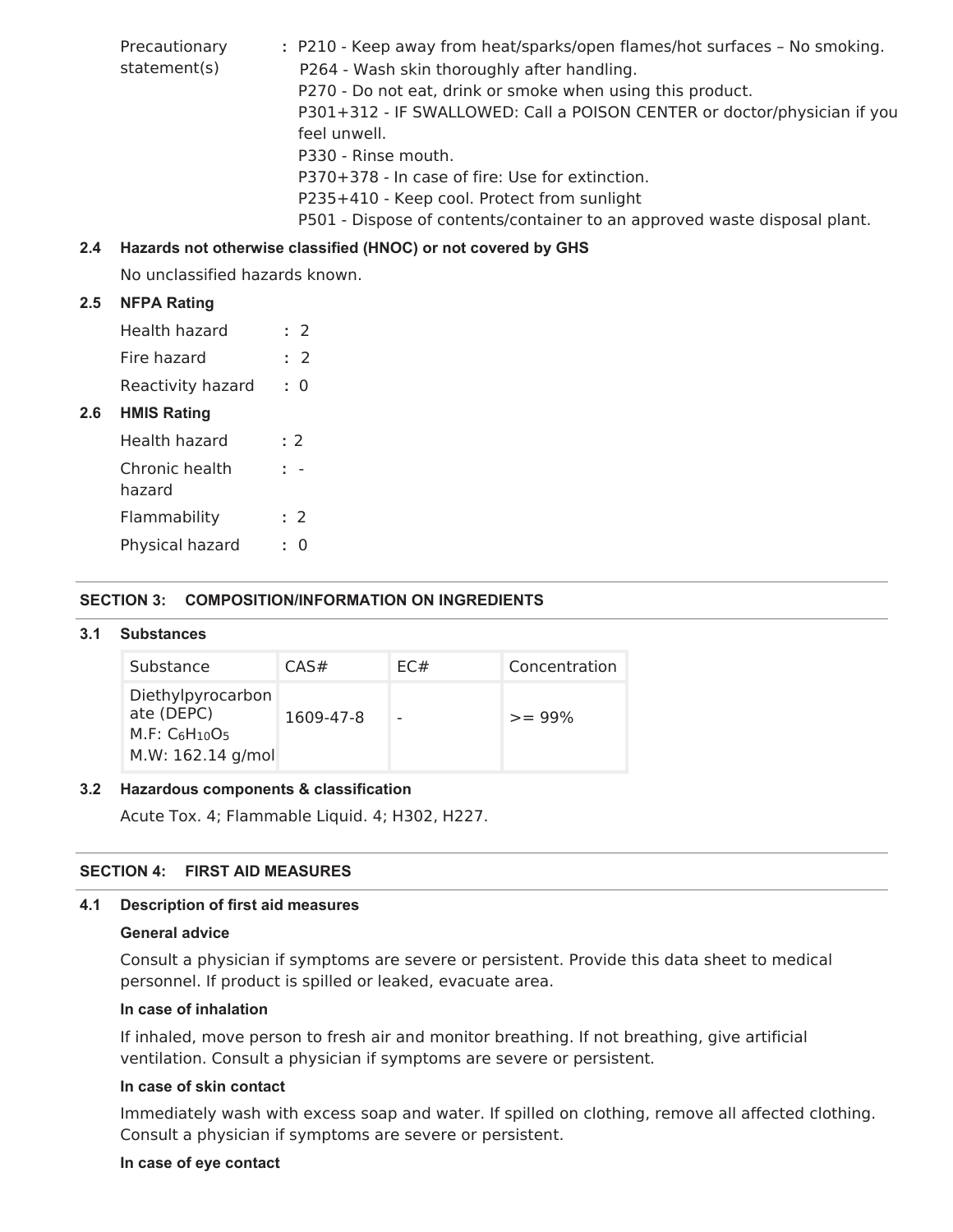Flush eyes with water or eye wash solution as a precaution for 15 minutes. Consult a physician if symptoms are severe or persistent.

### **In case of ingestion**

Wash out mouth with water. Drink plenty of water. If subject is unconscious, do not give anything by mouth. Consult a physician.

### **4.2 Most important symptoms and effects, both acute and delayed**

All known important symptoms are described in Section 2 and/or Section 11. No other important symptoms to report.

### **4.3 Indication of any immediate medical attention and special treatment needed**

No special treatment indicated. Provide treatment in accordance with exhibited systems.

# **SECTION 5: FIREFIGHTING MEASURES**

### **5.1 Conditions of flammability**

Combustible liquid. In a fire or if heated, a pressure increase will occur and the container may burst, with the risk of a subsequent explosion.

### **5.2 Suitable extinguishing media**

Water spray, alcohol-resistant foam, dry chemical, and carbon dioxide extinguishers are suitable.

### **5.3 Special hazards arising from the substance**

During a fire, highly toxic gases may be generated by thermal decomposition or combustion – Carbon oxides.

### **5.4 Advice for firefighters**

Wear protective gear, such as self-contained breathing apparatus prevent contact with skin and eyes.

# **SECTION 6: ACCIDENTAL RELEASE MEASURES**

### **6.1 Personal precautions, protective equipment and emergency procedures**

Provide suitable ventilation. Use any necessary personal protective equipment. Avoid breathing vapors, mist or gas. Keep all unnecessary personnelaway. **For personal protection see section 8** 

### **6.2 Environmental precautions**

Prevent product from entering the drain.

### **6.3 Methods and material for containment and cleaning up**

Soak up with absorbent material, discard. **For proper disposal see section 13** 

# **SECTION 7: HANDLING AND STORAGE**

### **7.1 Precautions for safe handling**

Wear any necessary personal protective equipment. **For precautions see section 2** 

### **7.2 Conditions for safe storage, including any incompatibilities**

Storage conditions **:** Keep container tightly closed. Storage Temperature: 4°C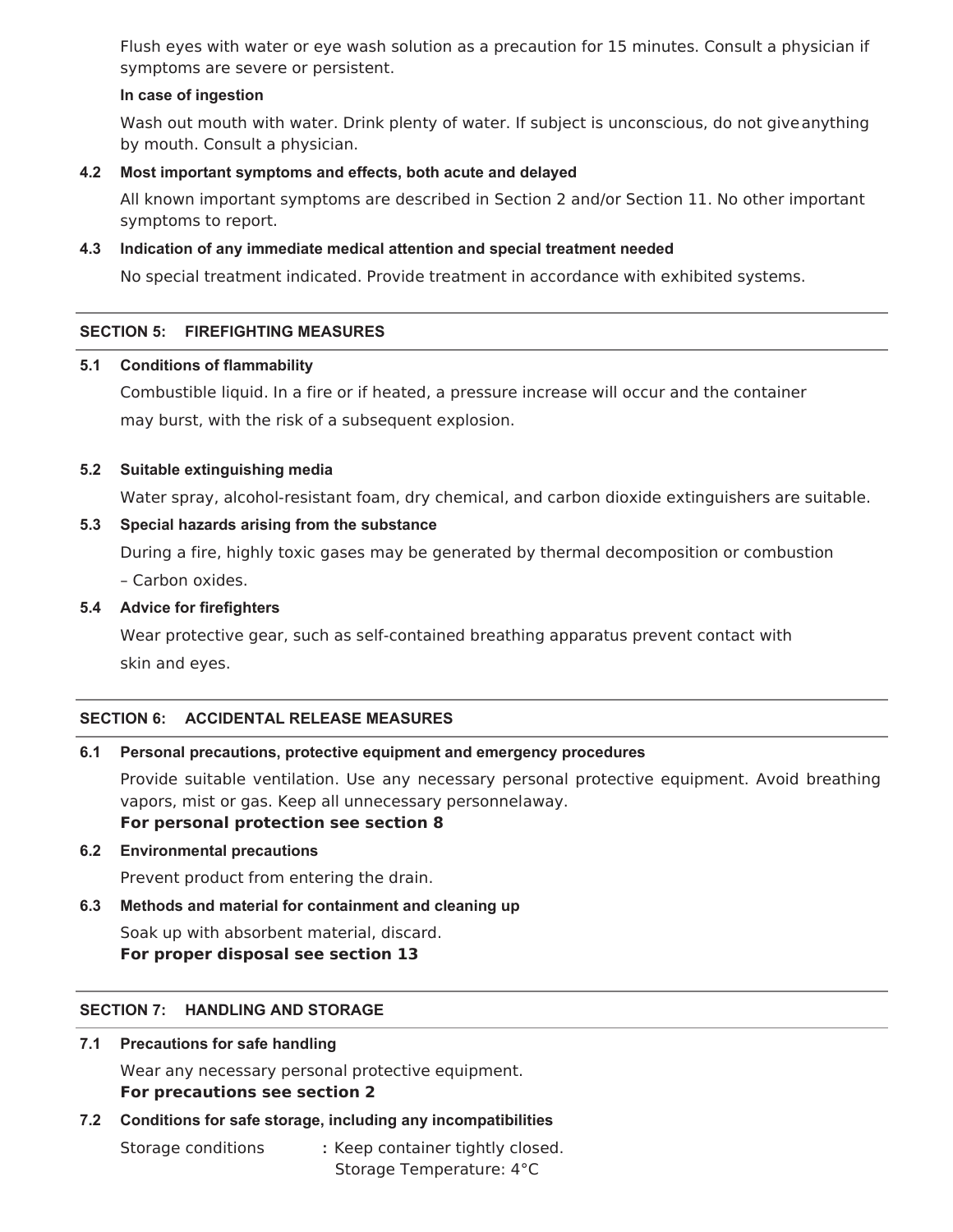### **SECTION 8: EXPOSURE CONTROLS/PERSONAL PROTECTION**

#### **8.1 Control parameters**

This product is not known to contain any substances with occupational exposure limit values.

# **8.2 Engineering controls**

This product is not known to contain any substances with occupational exposure limit values.

### **8.3 Personal protective equipment**

| Eye/face protection                    | : Safety glasses with side-shields conforming to EN166. Use equipment<br>for eye protection tested and approved under appropriate government<br>standards such as NIOSH (US) or EN 166(EU).                                                                                                                                                                                                                                                      |
|----------------------------------------|--------------------------------------------------------------------------------------------------------------------------------------------------------------------------------------------------------------------------------------------------------------------------------------------------------------------------------------------------------------------------------------------------------------------------------------------------|
| Skin protection                        | : Use gloves when handling product. Inspect gloves before use to<br>ensure suitability for use. Remove without exposing skin to the gloves<br>outer surface. Discard used gloves according to all pertinent laws<br>and/or current good practices (cGXP). Wash hands with soap and<br>water.                                                                                                                                                     |
| Body protection                        | : Wear appropriate clothing. Ensure clothing is in good condition, with<br>no holes or tears. When selecting clothing, consider the concentration<br>and amount of substance to be handled.                                                                                                                                                                                                                                                      |
| Respiratory protection                 | : Where risk assessment shows air-purifying respirators are<br>appropriate use a full-face particle respirator type N100 (US) or<br>type P3 (EN 143) respiratorcartridges as a backup to engineering<br>controls. If the respirator is the sole means of protection, use a<br>full-face supplied air respirator. Use respirators and components<br>tested and approved under appropriate government standards<br>such as NIOSH (US) or CEN (EU). |
| <b>Other Protective</b><br>Clothing or | : Wear appropriate protective clothing to prevent exposure.                                                                                                                                                                                                                                                                                                                                                                                      |

### **SECTION 9: PHYSICAL AND CHEMICAL PROPERTIES**

Equipment:

| 9.1          | Information on basic physical and chemical properties |                       |  |
|--------------|-------------------------------------------------------|-----------------------|--|
| a)           | Appearance                                            | : Clear, Light Yellow |  |
| $\mathbf{b}$ | Physical states                                       | : Liquid              |  |
| c)           | Odor                                                  | : Not available       |  |
| $\mathbf{d}$ | Odor threshold                                        | : Not available       |  |
| e)           | Melting point                                         | : Not available       |  |
| f            | Boiling point range                                   | $: 93-94^{\circ}C$    |  |
| g)           | pH                                                    | : Not available       |  |
| h)           | Density                                               | : Not available       |  |
| i)           | Flash point                                           | $:69^{\circ}$ C       |  |
| j)           | Evaporation rate                                      | : Not available       |  |
| $\mathbf{k}$ | Flammability                                          | : Not available       |  |
|              |                                                       |                       |  |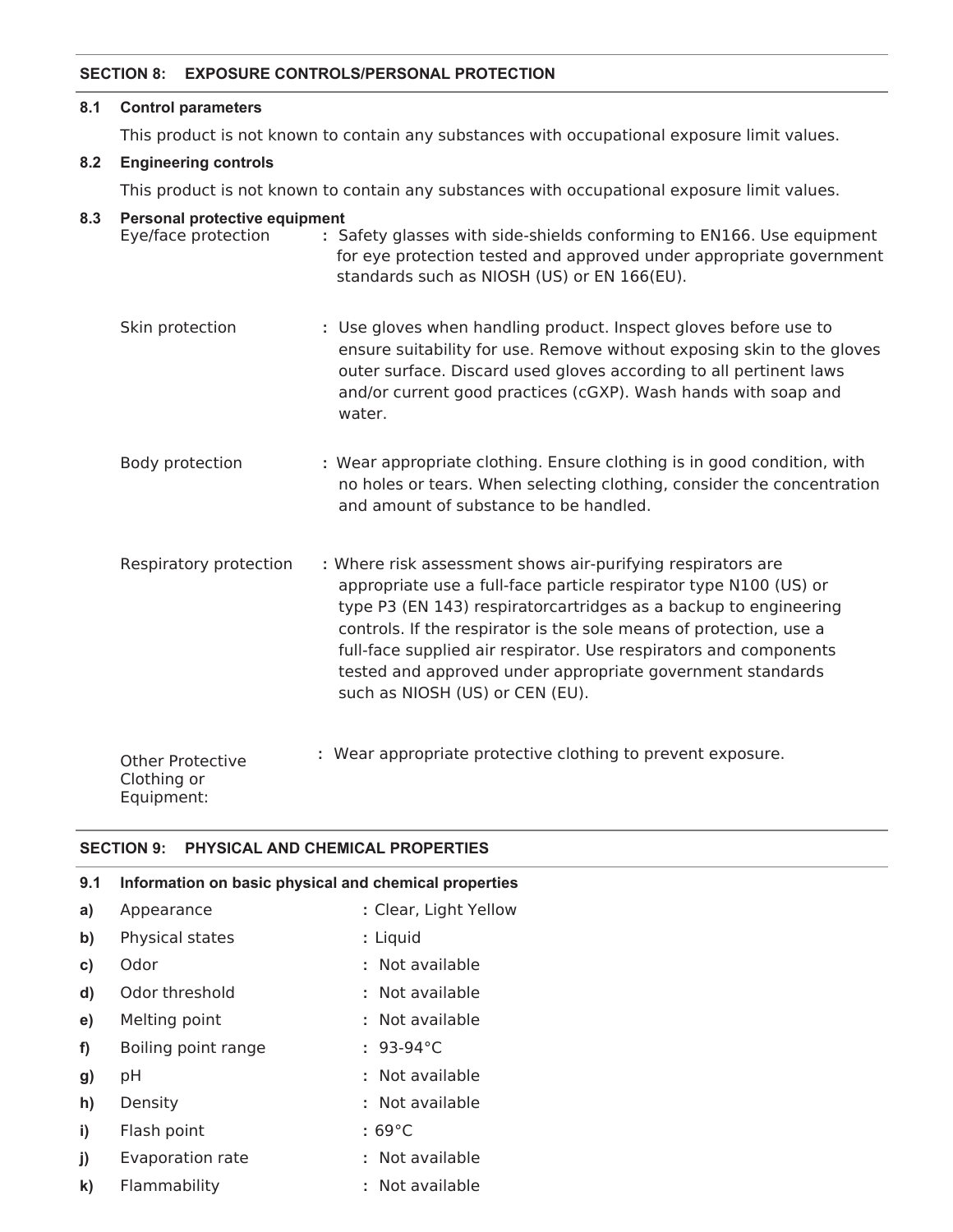| I)           | Upper/lower flammability or<br>explosive limits: | : Not available                |
|--------------|--------------------------------------------------|--------------------------------|
| m)           | Vapor pressure                                   | Not available<br>÷             |
| n)           | Vapor density                                    | Not available                  |
| $\mathbf{o}$ | Relative density                                 | 1.101 g/cm3 at 25 $^{\circ}$ C |
| p)           | Water solubility                                 | Not available                  |
| q)           | Partition<br>coefficient:n-octanol/water         | Not available                  |
| r)           | Autoignition temperature                         | : Not available                |
| s)           | Decomposition temperature                        | : Not available                |
| t)           | Kinematic viscosity                              | : Not available                |
| u)           | <b>Explosive properties</b>                      | : Not available                |
| V)           | Oxidizing properties                             | : Not available                |
| W)           | Solubility in other solvents                     | : Not available                |
| x)           | Surface tension                                  | : Not available                |

### **SECTION 10: STABILITY AND REACTIVITY**

### **10.1 Reactivity**

No special reactivity is known.

#### **10.2 Chemical stability**

Product is stable when stored and used as recommended.

#### **10.3 Possibility of hazardous reactions**

No hazardous reactions are known.

### **10.4 Incompatible materials**

Strong oxidizing agents, Strong acids, Strong bases, Strong reducing agents, Ammonia are incompatible with this product.

### **10.5 Hazardous decomposition products**

Hazardous decomposition products formed under fire conditions. - Carbon oxides.

#### **SECTION 11: TOXICOLOGICAL INFORMATION**

### **11.1 Acute toxicity**

LD50 Oral **:** Rat - 850 mg/kg

### **11.2 Skin corrosion/irritation**

No skin/corrosion irritation data available.

### **11.3 Respiratory or skin sensitization**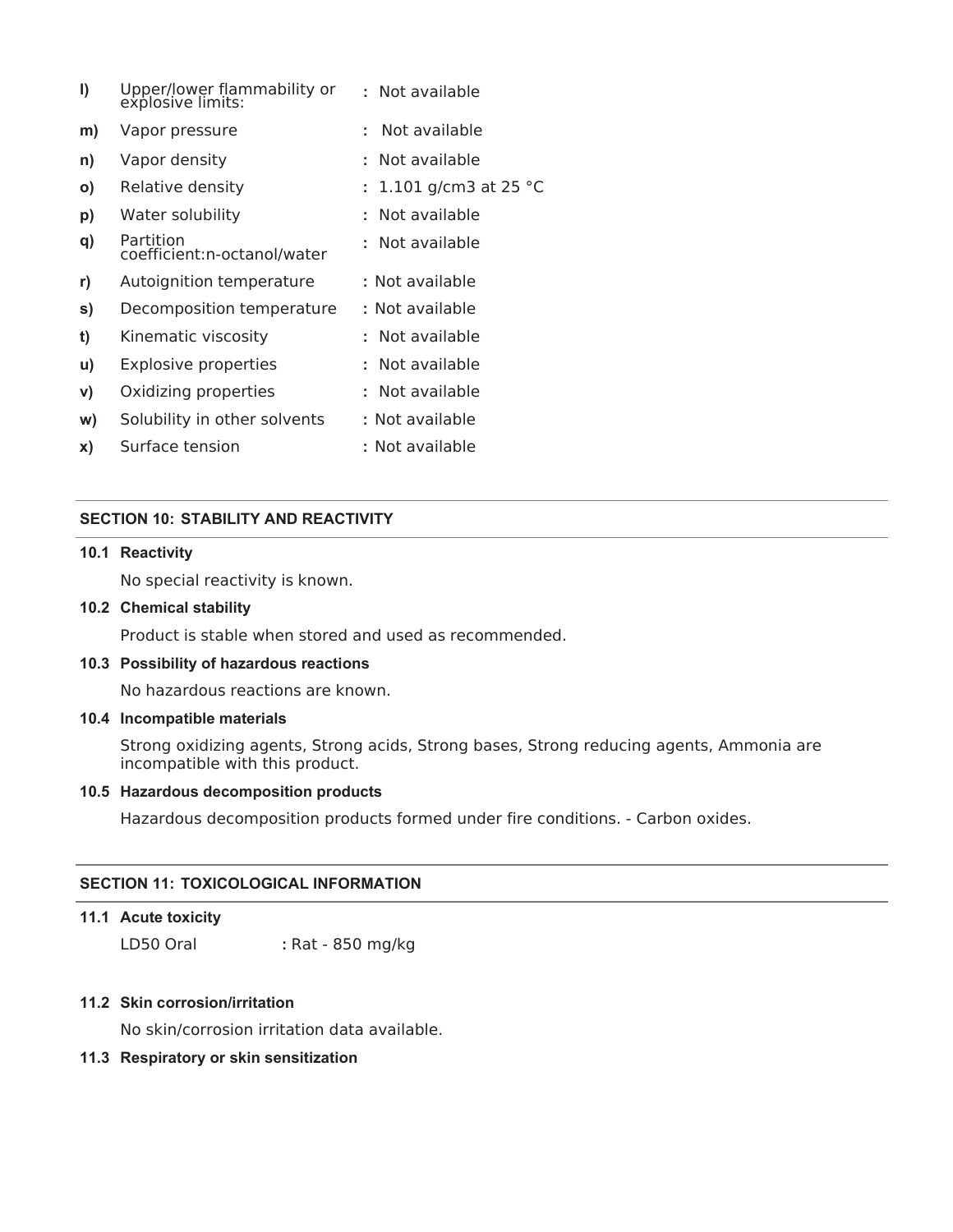No sensitization data available.

### **11.4 Germ cell mutagenicity**

No mutagenicity data available.

### **11.5 Carcinogenicity**

| <b>IARC</b>  | : No component of this product present at levels greater than or equal to 0.1% |
|--------------|--------------------------------------------------------------------------------|
|              | is identified as probable, possible or confirmed human carcinogen by IARC.     |
| <b>ACGIH</b> | : No component of this product present at levels greater than or equal to 0.1% |
|              | is identified as probable, possible or confirmed human carcinogen by ACGIH.    |
| <b>NTP</b>   | : No component of this product present at levels greater than or equal to 0.1% |
|              | is identified as probable, possible or confirmed human carcinogen by NTP.      |
| <b>OSHA</b>  | : No component of this product present at levels greater than or equal to 0.1% |
|              | is identified as probable, possible or confirmed human carcinogen by OSHA.     |

### **11.6 Reproductive toxicity**

No reproductive toxicity data available.

# **11.7 Specific target organ toxicity – single exposure**  No specific organ toxicity data available.

**11.8 Specific target organ toxicity – repeated exposure**  Inhalation - May cause respiratory irritation..

### **11.9 Aspiration hazard**

No aspiration hazard data available.

### **11.10 Likely routes of exposure**

Respiratory organs, mouth, skin, and eyes.

### **11.11 Symptoms of exposure**

To the best of our knowledge, the chemical, physical, and toxicological properties have not been thoroughly investigated.

# **SECTION 12: ECOLOGICAL INFORMATION**

### **12.1 Toxicity**

No ecological toxicity data available.

# **12.2 Persistence and degradability**

No persistence/degradability data available.

### **12.3 Bioaccumulative potential**

No bioaccumulation data available.

### **12.4 Mobility in soil**

No soil mobility data available.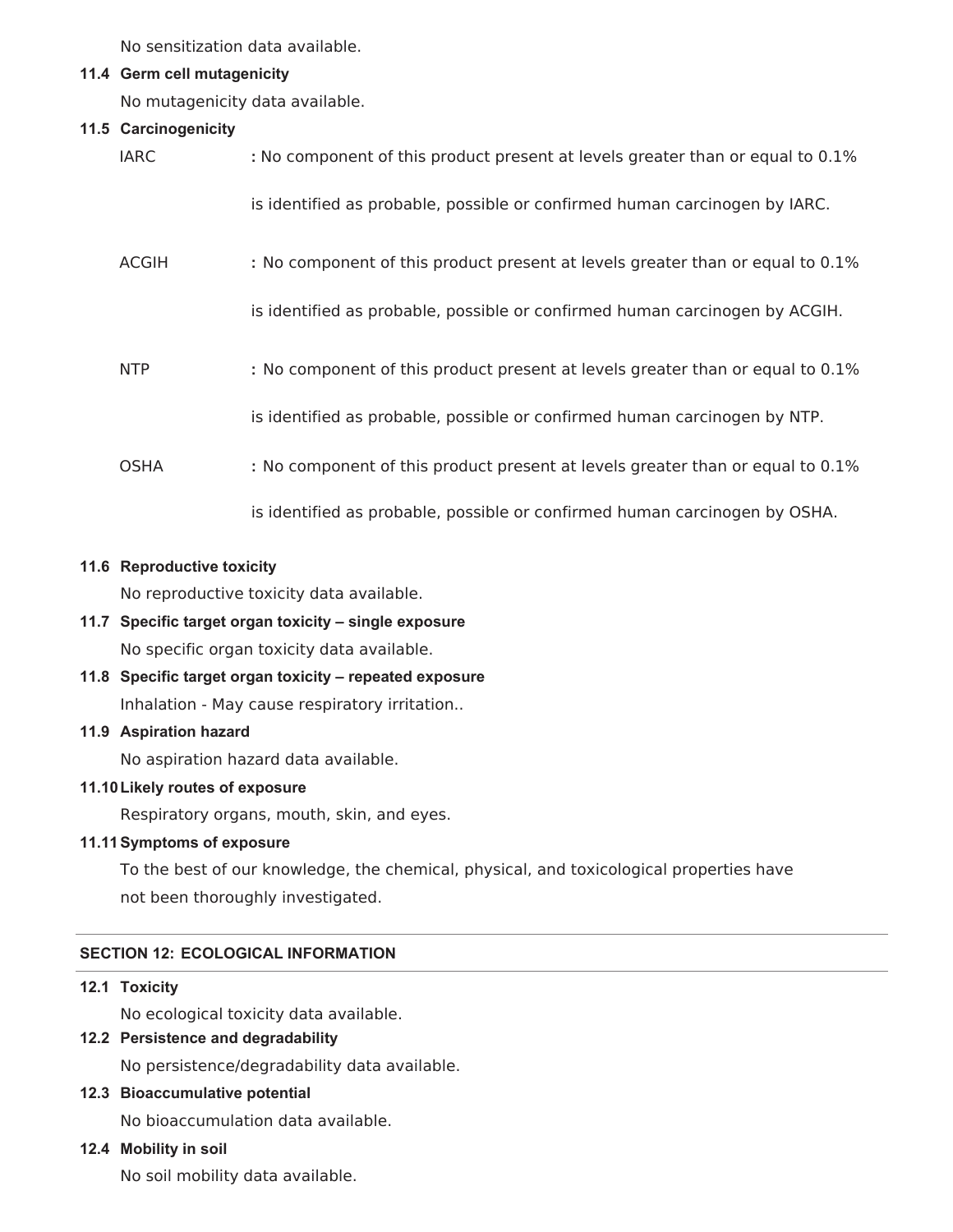#### **12.5 Other adverse effect**

No other adverse effect available.

### **SECTION 13: DISPOSAL CONSIDERATIONS**

Disposal must be made according to official regulations.

# **SECTION 14: TRANSPORTATION INFORMATION**

| 14.1 DOT (US)                |                                                    |
|------------------------------|----------------------------------------------------|
| <b>UN Number:</b>            | 1993                                               |
| <b>Proper shipping name:</b> | Combustible liquid, n.o.s. (Diethyl pyrocarbonate) |
| Class:                       |                                                    |
| <b>Packing Group:</b>        | Ш                                                  |
| <b>Marine Pollutant:</b>     | No                                                 |
|                              |                                                    |

### **14.2 IMDG**

Not a dangerous good under IMDG regulations.

### **14.3 IATA**

Not a dangerous good under IATA regulations*.* 

#### **SECTION 15: REGULATORY INFORMATION**

#### **15.1 SARA**

SARA 302: This product and components are not subject to the reporting requirements of SARA Title III, Section 302.

SARA 313: This product does not contain any components with known CAS numbers that exceed the threshold reporting levels established by SARA Title III, Section 313. SARA 311/312: Acute Health Hazard, Fire Hazard

#### **15.2 Right to know components**

| Massachusetts                              | : Diethylpyrocarbonate (DEPC) CAS No.: 1609-47-8.                                                                                                |
|--------------------------------------------|--------------------------------------------------------------------------------------------------------------------------------------------------|
| Pennsylvania                               | : Diethylpyrocarbonate (DEPC) CAS No.: 1609-47-8.                                                                                                |
| New Jersey                                 | : Diethylpyrocarbonate (DEPC) CAS No.: 1609-47-8.                                                                                                |
| California<br>proposition 65<br>components | : This product contains no chemicals which are known to the State of<br>California to cause cancer, or birth defects or other reproductive harm. |